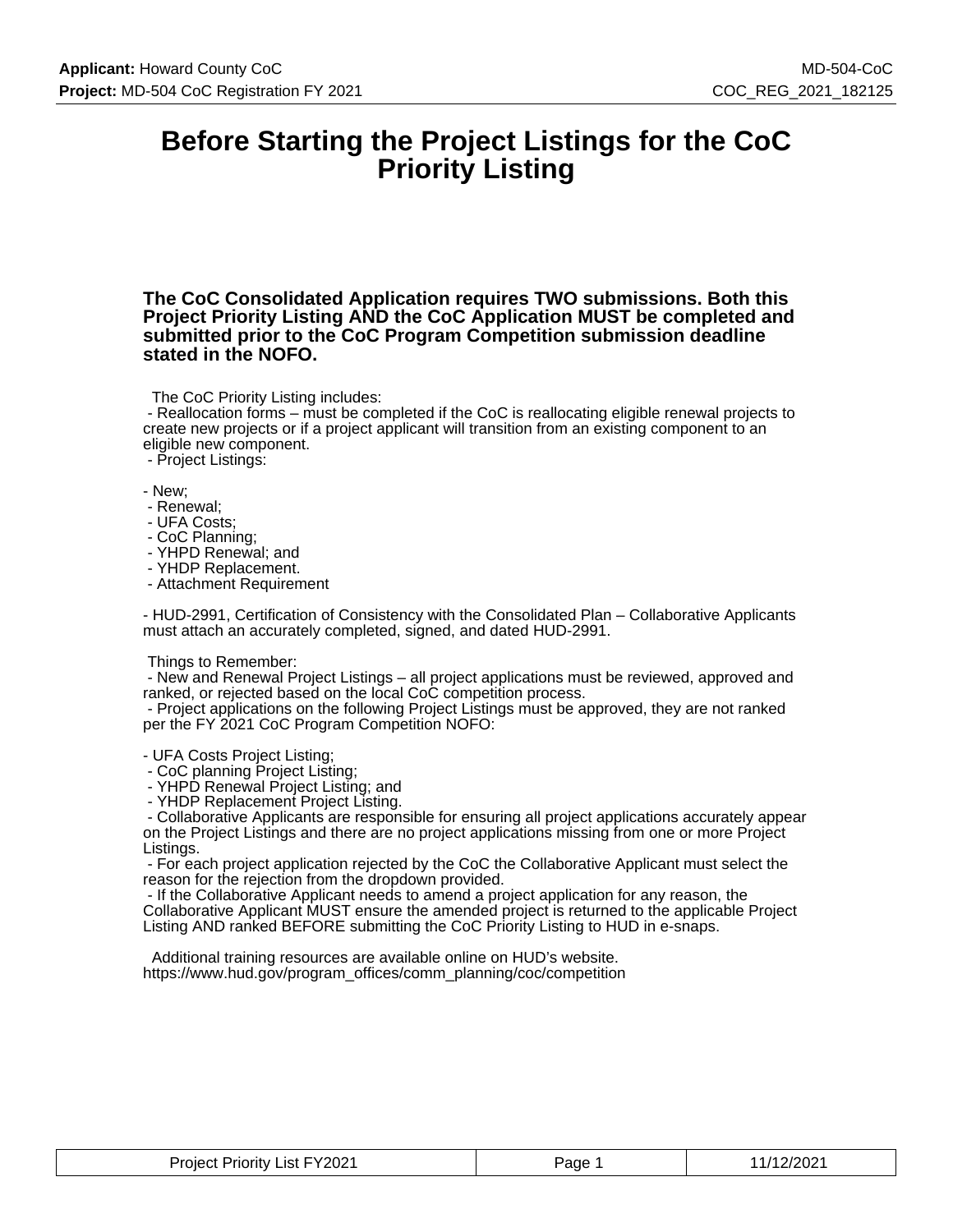# **1A. Continuum of Care (CoC) Identification**

#### **Instructions:**

For guidance on completing this form, please reference the FY 2021 CoC Priority Listing Detailed Instructions and FY 2021 CoC Priority Listing Navigational Guide on HUD's website. https://www.hud.gov/program\_offices/comm\_planning/coc/competition.

**Collaborative Applicant Name:** Howard County Government

| Project Priority List FY2021 | Page 2 | 11/12/2021 |
|------------------------------|--------|------------|
|------------------------------|--------|------------|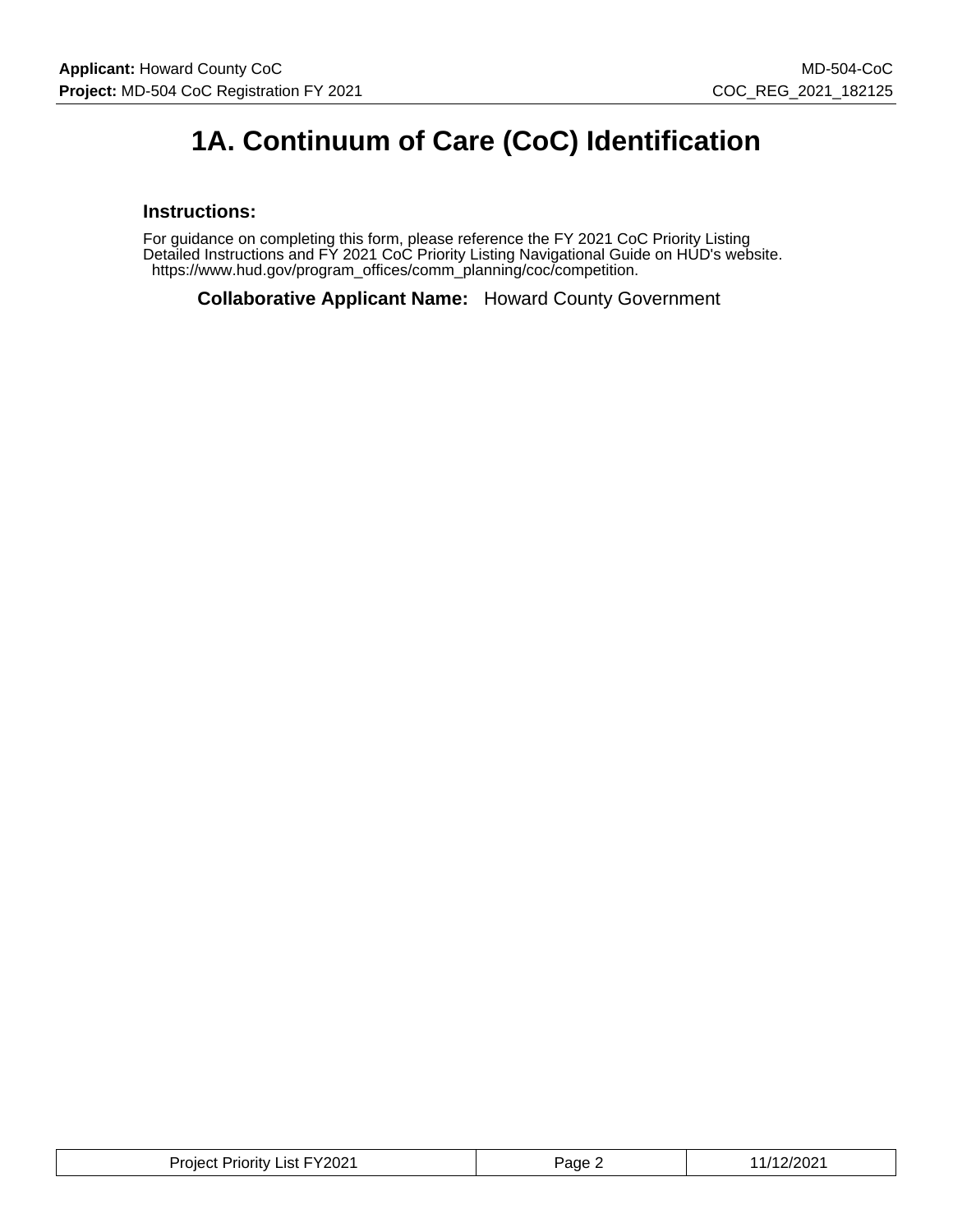## **2. Reallocation**

#### **Instructions:**

For guidance on completing this form, please reference the FY 2021 CoC Priority Listing Detailed Instructions and FY 2021 CoC Priority Listing Navigational Guide on HUD's website. https://www.hud.gov/program\_offices/comm\_planning/coc/competition.

**2-1. Is the CoC reallocating funds from one or** No **more eligible renewal grant(s) that will expire in calendar year 2022 into one or more new projects?**

| .FY2021<br>Project<br>_ıst<br>Priority. | ∍aαe | ″∠∪∠ |
|-----------------------------------------|------|------|
|-----------------------------------------|------|------|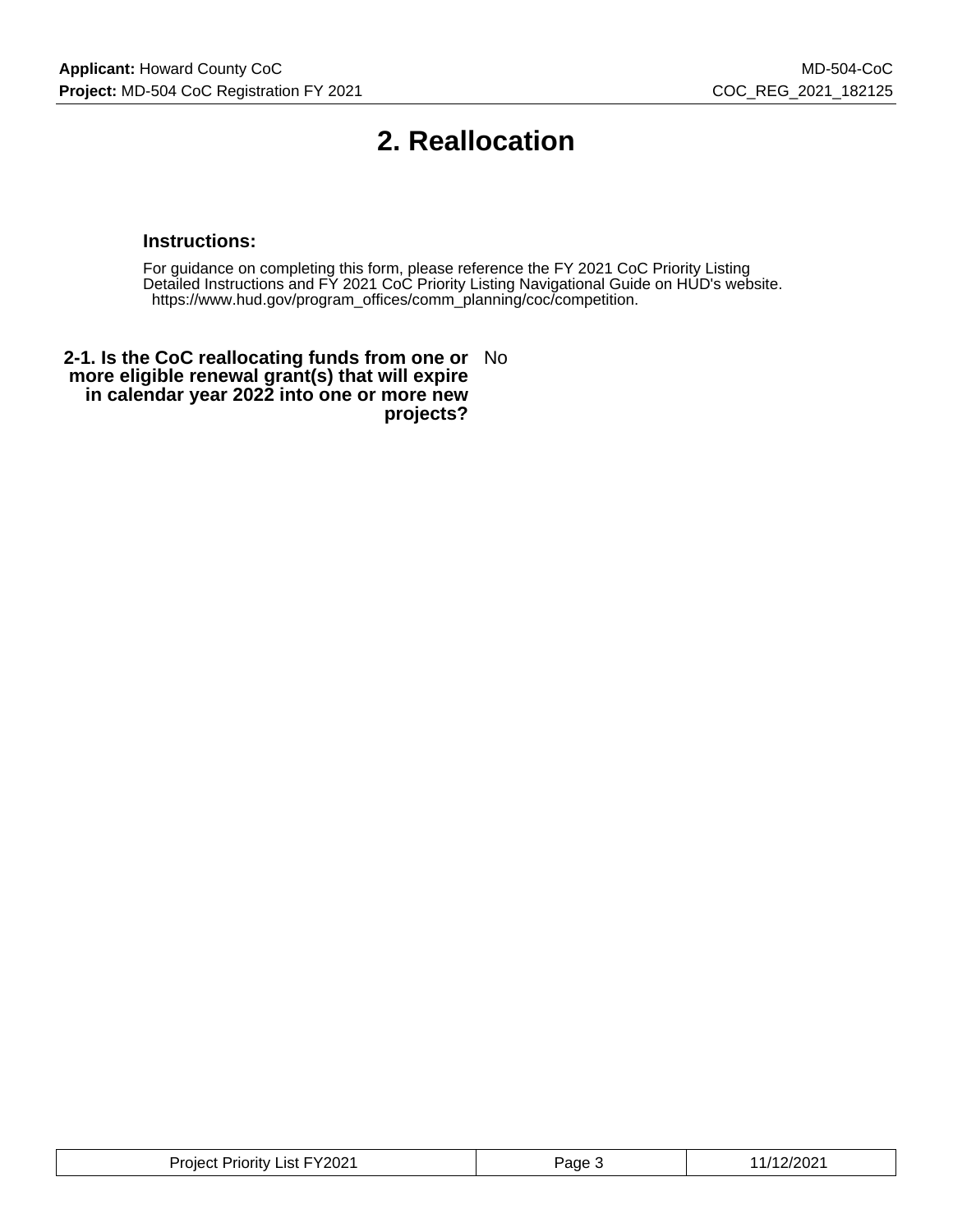### **Continuum of Care (CoC) New Project Listing**

#### **Instructions:**

Prior to starting the New Project Listing, review the CoC Priority Listing Detailed Instructions and CoC Priority Listing Navigational Guide available on HUD's website.

 To upload all new project applications submitted to this Project Listing, click the "Update List" button. This process may take a few minutes based upon the number of new projects submitted by project applicant(s) to your CoC in the e-snaps system. You may update each of the Project Listings simultaneously. To review a project on the New Project Listing, click on the magnifying glass next to each project to view project details. To view the actual project application, click on the orange folder. If you identify errors in the project application(s), you can send the application back to the project applicant to make the necessary changes by clicking the amend icon. It is your sole responsibility for ensuring all amended projects are resubmitted, approved and ranked or rejected on this project listing BEFORE submitting the CoC Priority Listing in e-snaps. https://www.hud.gov/program\_offices/comm\_planning/coc/competition.

| Project<br><b>Name</b>      | <b>Date</b><br><b>Submitte</b><br>a | Comp<br><b>Type</b> | Applican<br>t Name | <b>Budget</b><br>Amount | Grant<br><b>Term</b> | Rank | <b>PH/Reall</b><br>$_{\rm oc}$ | <b>PSH/RR</b> | <b>Expansi</b><br><b>on</b> |
|-----------------------------|-------------------------------------|---------------------|--------------------|-------------------------|----------------------|------|--------------------------------|---------------|-----------------------------|
| This list contains no items |                                     |                     |                    |                         |                      |      |                                |               |                             |

| <b>Project Priority List FY2021</b> | Page | /12/2021 |
|-------------------------------------|------|----------|
|-------------------------------------|------|----------|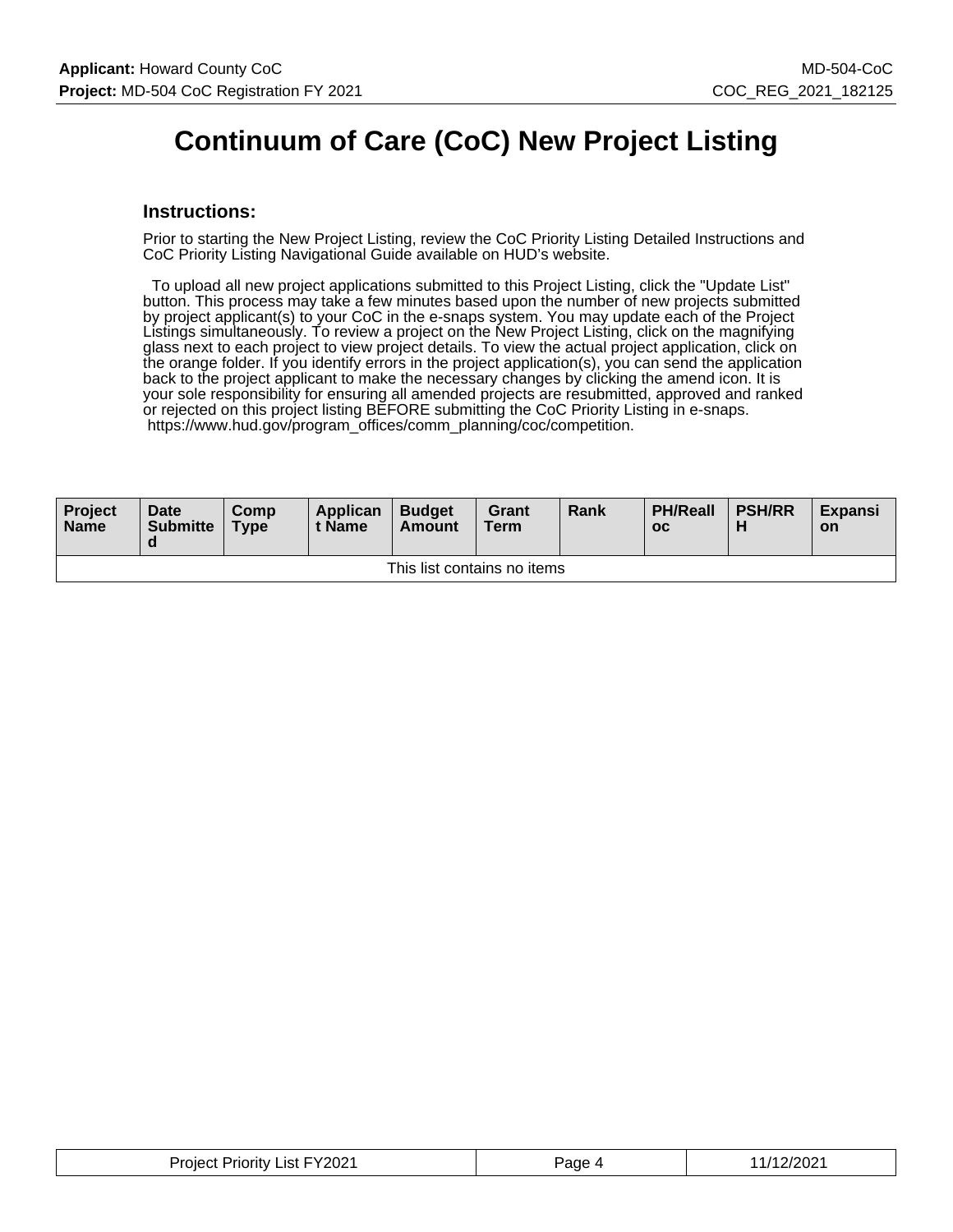## **Continuum of Care (CoC) Renewal Project Listing**

#### **Instructions:**

Prior to starting the Renewal Project Listing, review the CoC Priority Listing Detailed Instructions and CoC Priority Listing Navigational Guide available on HUD's website.

 To upload all renewal project applications submitted to this Project Listing, click the ""Update List"" button. This process may take a few minutes based upon the number of renewal projects submitted by project applicant(s) to your CoC in the e-snaps system. You may update each of the Project Listings simultaneously. To review a project on the Renewal Project Listing, click on the magnifying glass next to each project to view project details. To view the actual project application, click on the orange folder. If you identify errors in the project application(s), you can send the application back to the project applicant to make necessary changes by clicking the amend icon. It is your sole responsibility for ensuring all amended projects are resubmitted, approved and ranked or rejected on this project listing BEFORE submitting the CoC Priority Listing in e-snaps.

https://www.hud.gov/program\_offices/comm\_planning/coc/competition.

| The Collaborative Applicant certifies that<br>there is a demonstrated<br>need for all renewal permanent supportive<br>housing and rapid<br>re-housing projects listed on the Renewal<br><b>Project Listing.</b>                                                 | X        |
|-----------------------------------------------------------------------------------------------------------------------------------------------------------------------------------------------------------------------------------------------------------------|----------|
| The Collaborative Applicant certifies all<br>renewal permanent supportive housing and<br>rapid rehousing projects listed on the<br><b>Renewal Project Listing comply with program</b><br>requirements and appropriate standards of<br>quality and habitability. | $\times$ |

**The Collaborative Applicant does not have any renewal permanent supportive housing or rapid re-housing renewal projects.**

| Project<br><b>Name</b>    | <b>Date</b><br><b>Submitt</b><br>ed | Grant<br><b>Term</b> | Applica<br>nt Name      | <b>Budget</b><br><b>Amount</b> | Rank            | <b>PSH/RR</b><br>н | Comp<br>Type | <b>Consoli</b><br>dation<br><b>Type</b> | <b>Expansion</b><br><b>Type</b> |
|---------------------------|-------------------------------------|----------------------|-------------------------|--------------------------------|-----------------|--------------------|--------------|-----------------------------------------|---------------------------------|
| Domestic<br>Violence.<br> | $2021 - 11 -$<br>12<br>10:09        | 1 Year               | Howard<br>County<br>Gov | \$52,400                       | 6               | <b>RRH</b>         | <b>PH</b>    |                                         |                                 |
| McKinne<br>y III<br>FFY21 | $2021 - 11 -$<br>12<br>10:37        | Year<br>1.           | Howard<br>County<br>Gov | \$243,039                      | $\vert 2 \vert$ | <b>PSH</b>         | PH           |                                         |                                 |
| McKinne<br>ν I<br>FFY21   | $2021 - 11 -$<br>12<br>10:38        | 1 Year               | Howard<br>County<br>Gov | \$361,141                      |                 | <b>PSH</b>         | PH           |                                         |                                 |

| List FY2021<br><b>Project Priority</b> | Page 5 | 1/12/2021 |
|----------------------------------------|--------|-----------|
|----------------------------------------|--------|-----------|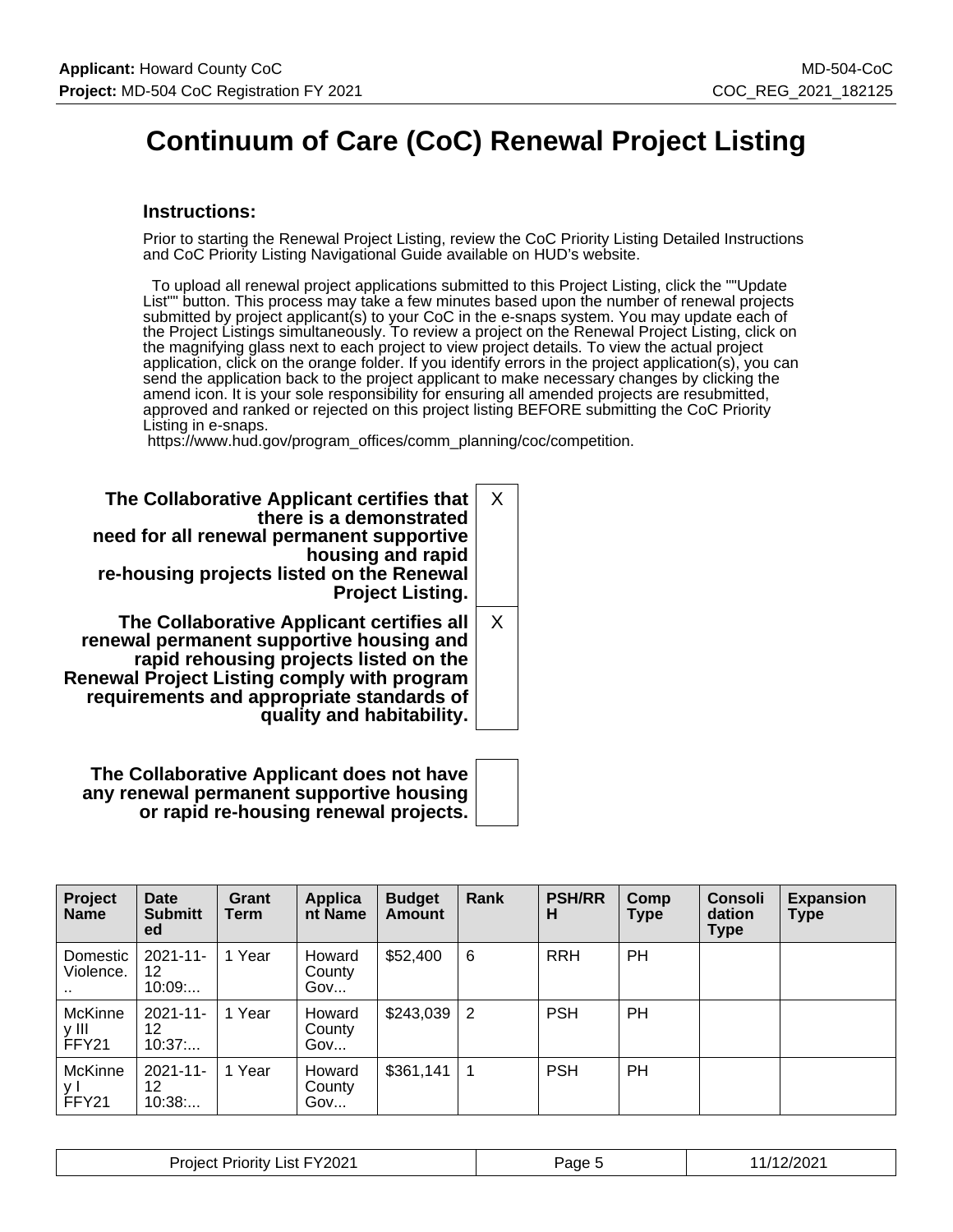### Applicant: Howard County CoC MD-504-CoC MD-504-CoC **Project:** MD-504 CoC Registration FY 2021 COC\_REG\_2021\_182125

| Project<br>Stability       | 2021-11-<br>12<br>10:46      | Year | Howard<br>County<br>Gov | $$109,608$ 5   |   | <b>PSH</b> | PH        |  |
|----------------------------|------------------------------|------|-------------------------|----------------|---|------------|-----------|--|
| Project<br>Revive<br>FFY21 | $2021 - 11 -$<br>12<br>10:42 | Year | Howard<br>County<br>Gov | \$53,808       | 4 | <b>PSH</b> | <b>PH</b> |  |
| COC-<br>Shelter<br>Plus    | $2021 - 11$<br>12<br>10:51   | Year | Howard<br>County<br>Gov | $$187,758$   3 |   | <b>PSH</b> | PH        |  |

| FY2021<br>Project<br>_ıst -<br>` Priority | Page | :/2021 |
|-------------------------------------------|------|--------|
|-------------------------------------------|------|--------|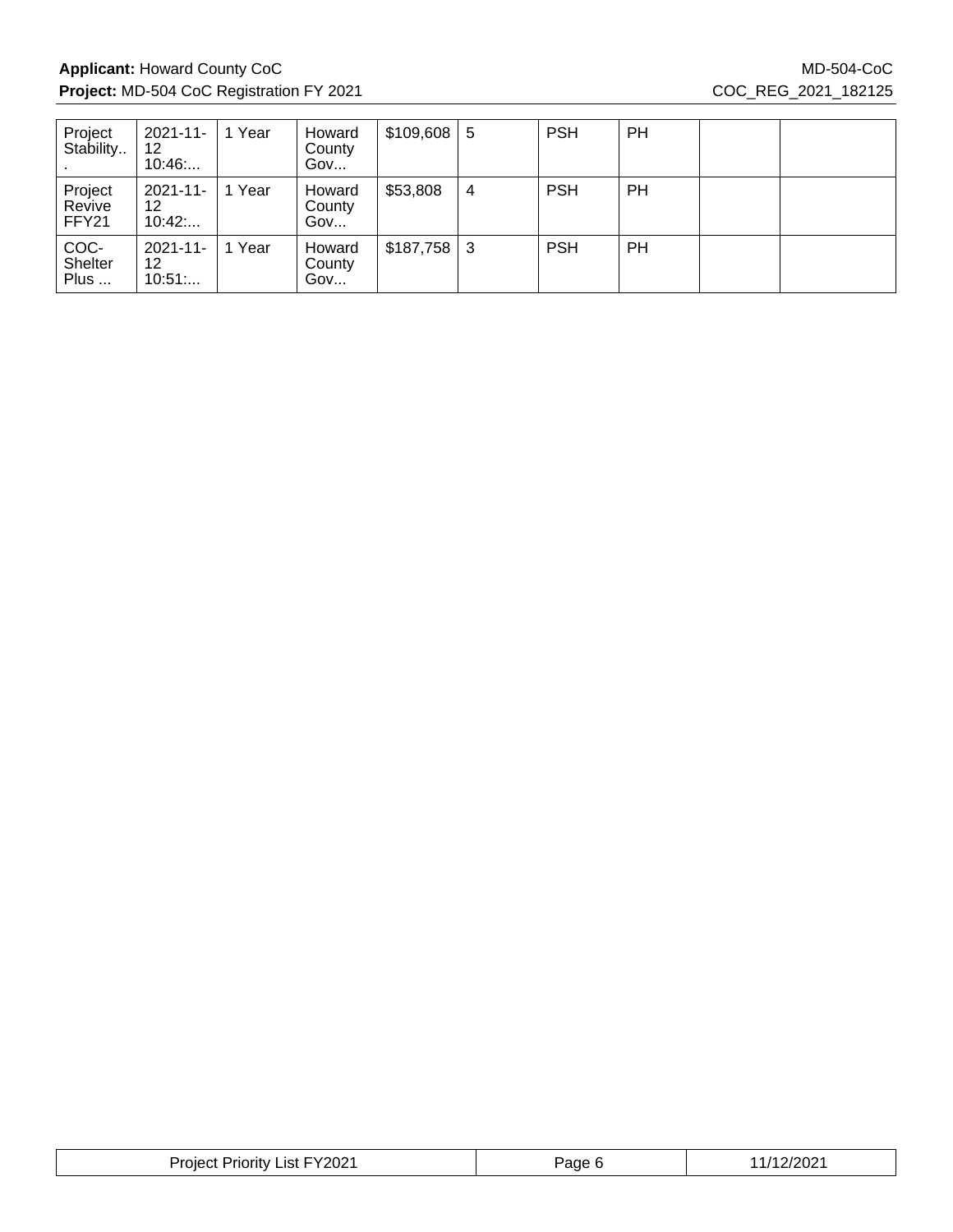## **Continuum of Care (CoC) Planning Project Listing**

#### **Instructions:**

Prior to starting the CoC Planning Project Listing, review the CoC Priority Listing Detailed Instructions and CoC Priority Listing Navigational Guide available on HUD's website.

 To upload the CoC planning project application submitted to this Project Listing, click the ""Update List"" button. This process may take a few minutes while the project is located in the esnaps system. You may update each of the Project Listings simultaneously. To review the CoC Planning Project Listing, click on the magnifying glass next to view the project details. To view the actual project application, click on the orange folder. If you identify errors in the project application, you can send the application back to the project applicant to make necessary changes by clicking the amend icon. It is your sole responsibility for ensuring all amended projects are resubmitted, approved and ranked or rejected on this project listing BEFORE submitting the CoC Priority Listing in e-snaps.

 Only one CoC planning project application can be submitted and only by the Collaborative Applicant designated by the CoC which must match the Collaborative Applicant information on the CoC Applicant Profile.

https://www.hud.gov/program\_offices/comm\_planning/coc/competition.

| <b>Project Name</b>         | <b>Date Submitted</b> | <b>Grant Term</b> | <b>Applicant Name</b> | <b>Budget Amount</b> | $\blacksquare$ Accepted? |  |
|-----------------------------|-----------------------|-------------------|-----------------------|----------------------|--------------------------|--|
| This list contains no items |                       |                   |                       |                      |                          |  |

| <b>Project Priority List FY2021</b><br>_____ | Page | 11/12/2021 |
|----------------------------------------------|------|------------|
|----------------------------------------------|------|------------|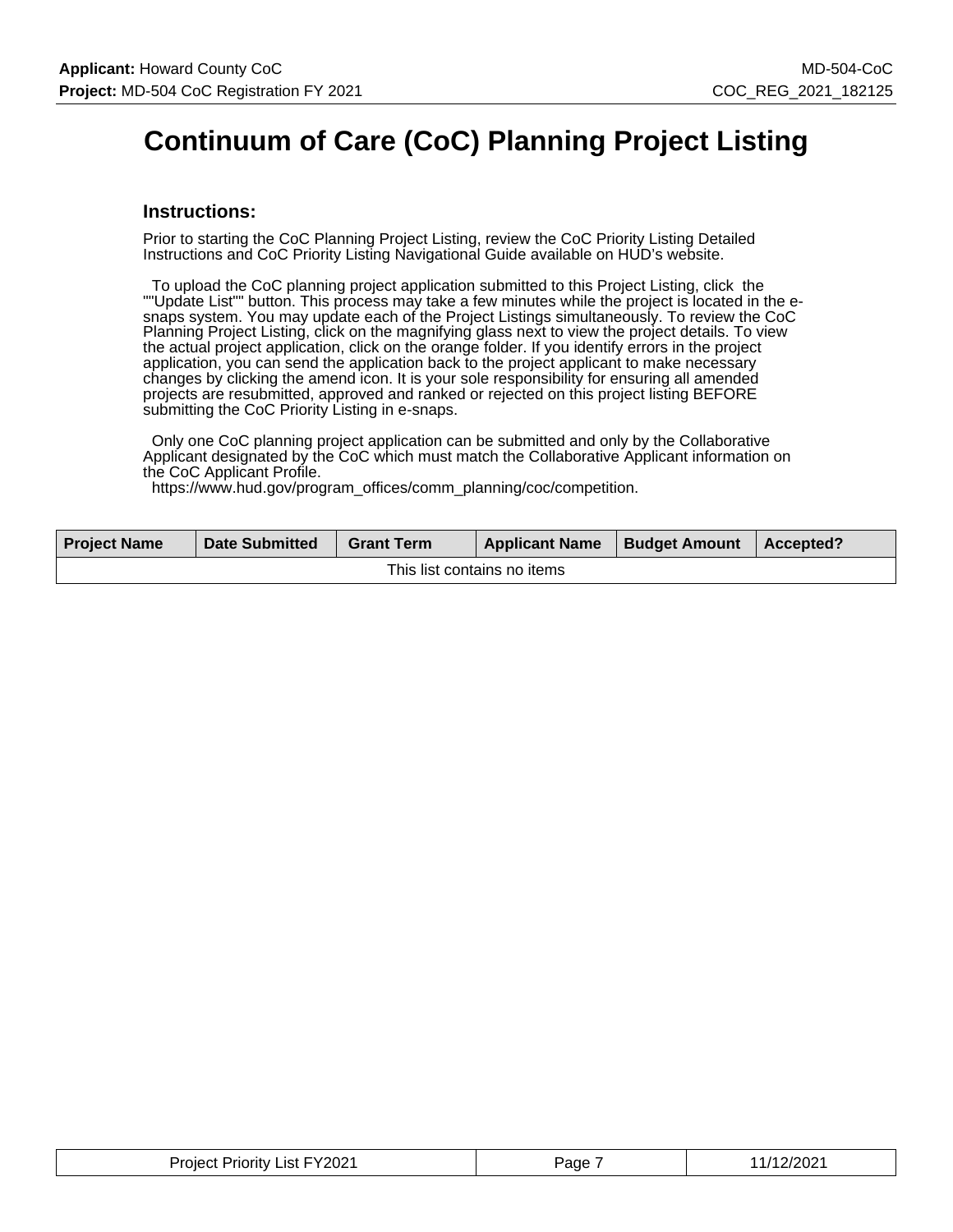### **Continuum of Care (CoC) YHDP Renewal Project Listing**

#### **Instructions:**

Prior to starting the YHDP Renewal Project Listing, review the CoC Priority Listing Detailed Instructions and CoC Priority Listing Navigational Guide available on HUD's website.

 To upload all YHDP renewal project applications submitted to this Project Listing, click the ""Update List"" button. This process may take a few minutes based upon the number of YHDP renewal and replacement projects submitted by project applicant(s) to your CoC in the e-snaps system. You may update each of the Project Listings simultaneously. To review a project on the YHDP Renewal Project Listing, click on the magnifying glass next to each project to view project details. To view the actual project application, click on the orange folder. If you identify errors in the project application(s), you can send the application back to the project applicant to make necessary changes by clicking the amend icon. It is your sole responsibility for ensuring all amended projects are resubmitted, approved and ranked or rejected on this project listing BEFORE submitting the CoC Priority Listing in e-snaps.

X

X

https://www.hud.gov/program\_offices/comm\_planning/coc/competition.

**The Collaborative Applicant certifies that there is a demonstrated need for all renewal permanent supportive housing and rapid rehousing projects listed on the Renewal Project Listing.**

**The Collaborative Applicant certifies all renewal permanent supportive housing and rapid rehousing projects listed on the Renewal Project Listing comply with program requirements and appropriate standards of quality and habitability.**

**The Collaborative Applicant does not have any renewal permanent supportive housing or rapid rehousing renewal projects.**

| <b>Project</b><br><b>Name</b> | <b>Date</b><br><b>Submitted</b> | <b>Applicant</b><br><b>Name</b> | <b>Budget</b><br>Amount | Comp<br>Type | Grant<br><b>Term</b> | <b>Accepted</b> | <b>PSH/RRH</b> | Consolida<br>tion Type |
|-------------------------------|---------------------------------|---------------------------------|-------------------------|--------------|----------------------|-----------------|----------------|------------------------|
| This list contains no items   |                                 |                                 |                         |              |                      |                 |                |                        |

| <b>Project Priority List FY2021</b> | <sup>o</sup> age 8 | 11/12/2021 |
|-------------------------------------|--------------------|------------|
|-------------------------------------|--------------------|------------|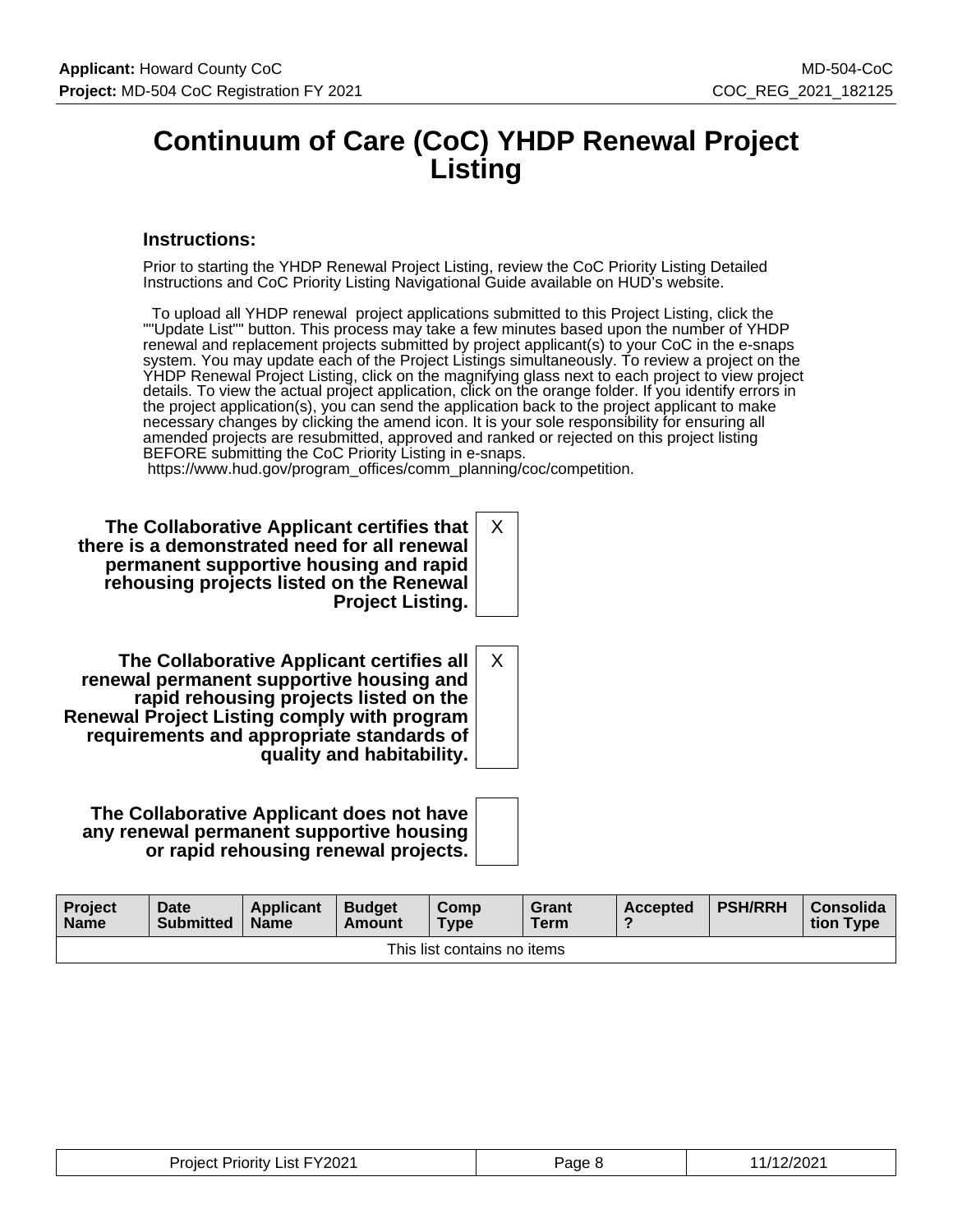### **Continuum of Care (CoC) YHDP Replacement Project Listing**

#### **Instructions:**

Prior to starting the YHDP Replacement Project Listing, review the CoC Priority Listing Detailed Instructions and CoC Priority Listing Navigational Guide available on HUD's website.

 To upload all YHDP replacement project applications submitted to this Project Listing, click the ""Update List"" button. This process may take a few minutes based upon the number of YHDP replacement projects submitted by project applicant(s) to your CoC in the e-snaps system. You may update each of the Project Listings simultaneously. To review a project on the YHDP Replacement Project Listing, click on the magnifying glass next to each project to view project details. To view the actual project application, click on the orange folder. If you identify errors in the project application(s), you can send the application back to the project applicant to make necessary changes by clicking the amend icon. It is your sole responsibility for ensuring all amended projects are resubmitted, approved and ranked or rejected on this project listing BEFORE submitting the CoC Priority Listing in e-snaps.

https://www.hud.gov/program\_offices/comm\_planning/coc/competition.

| <b>Project Name</b>         | Date<br><b>Submitted</b> | Applicant<br><b>Name</b> | <b>Budget</b><br>Amount | <b>Comp Type</b> | <b>Grant Term</b> | Accepted? |
|-----------------------------|--------------------------|--------------------------|-------------------------|------------------|-------------------|-----------|
| This list contains no items |                          |                          |                         |                  |                   |           |

| <b>Project Priority List FY2021</b> | Page | :/2021<br>- 74 |
|-------------------------------------|------|----------------|
|-------------------------------------|------|----------------|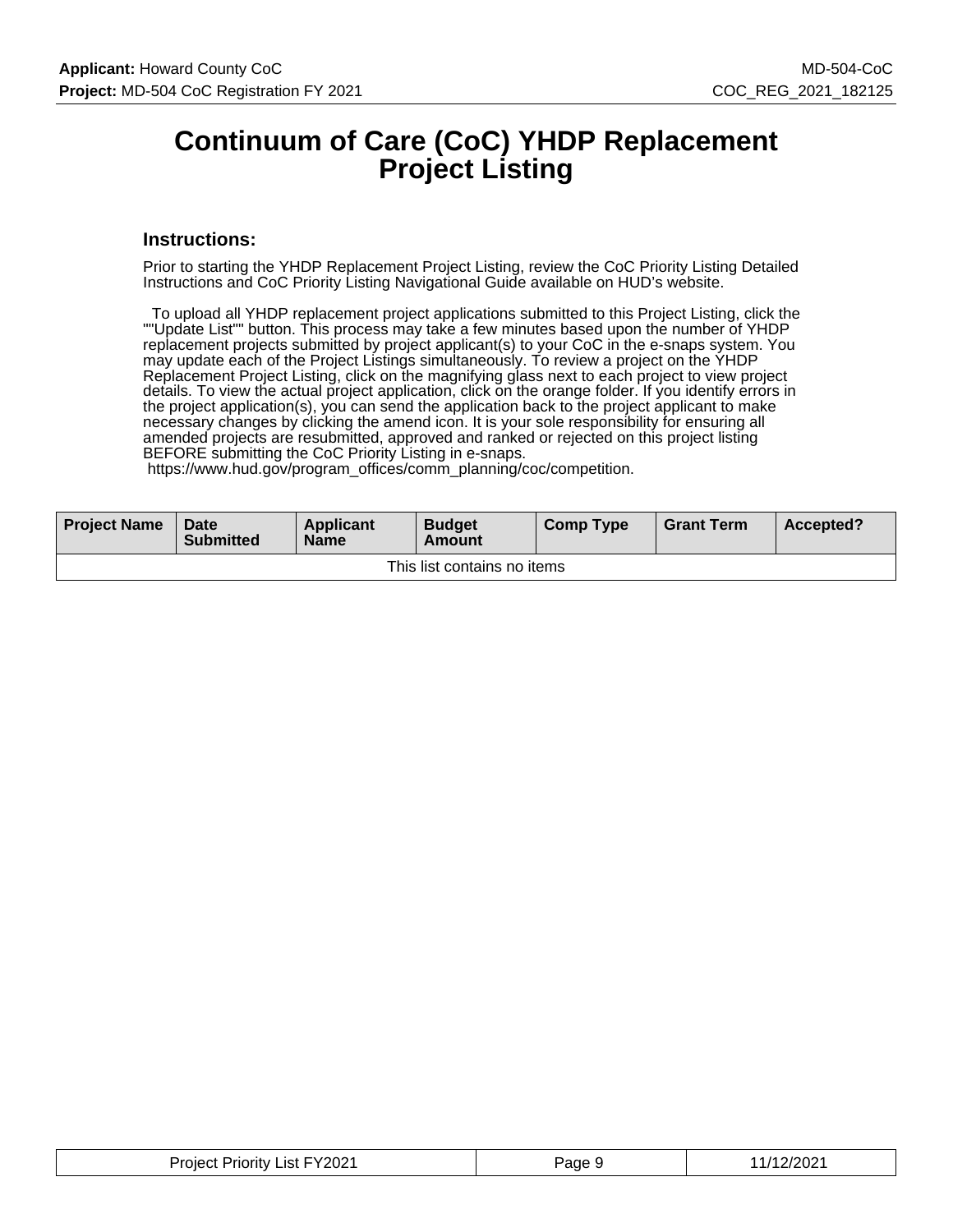# **Funding Summary**

#### **Instructions**

This page provides the total budget summaries for each of the project listings after the you approved, ranked (New and Renewal Project Listings only), or rejected project applications. You must review this page to ensure the totals for each of the categories is accurate. The "Total CoC Request" indicates the total funding request amount your CoC's Collaborative Applicant will submit to HUD for funding consideration. As stated previously, only 1 UFA Cost project application (for UFA designated Collaborative Applicants only) and only 1 CoC Planning project application can be submitted and only the Collaborative Applicant designated by the CoC is eligible to request these funds.

| <b>Title</b>               | <b>Total Amount</b> |
|----------------------------|---------------------|
| Renewal Amount             | \$1,007,754         |
| <b>New Amount</b>          |                     |
| <b>CoC Planning Amount</b> |                     |
| <b>YHDP Amount</b>         |                     |
| <b>Rejected Amount</b>     | \$0                 |
| <b>TOTAL CoC REQUEST</b>   | \$1,007,754         |

| <b>Project Priority List FY2021</b> | Page 10 | 11/12/2021 |
|-------------------------------------|---------|------------|
|-------------------------------------|---------|------------|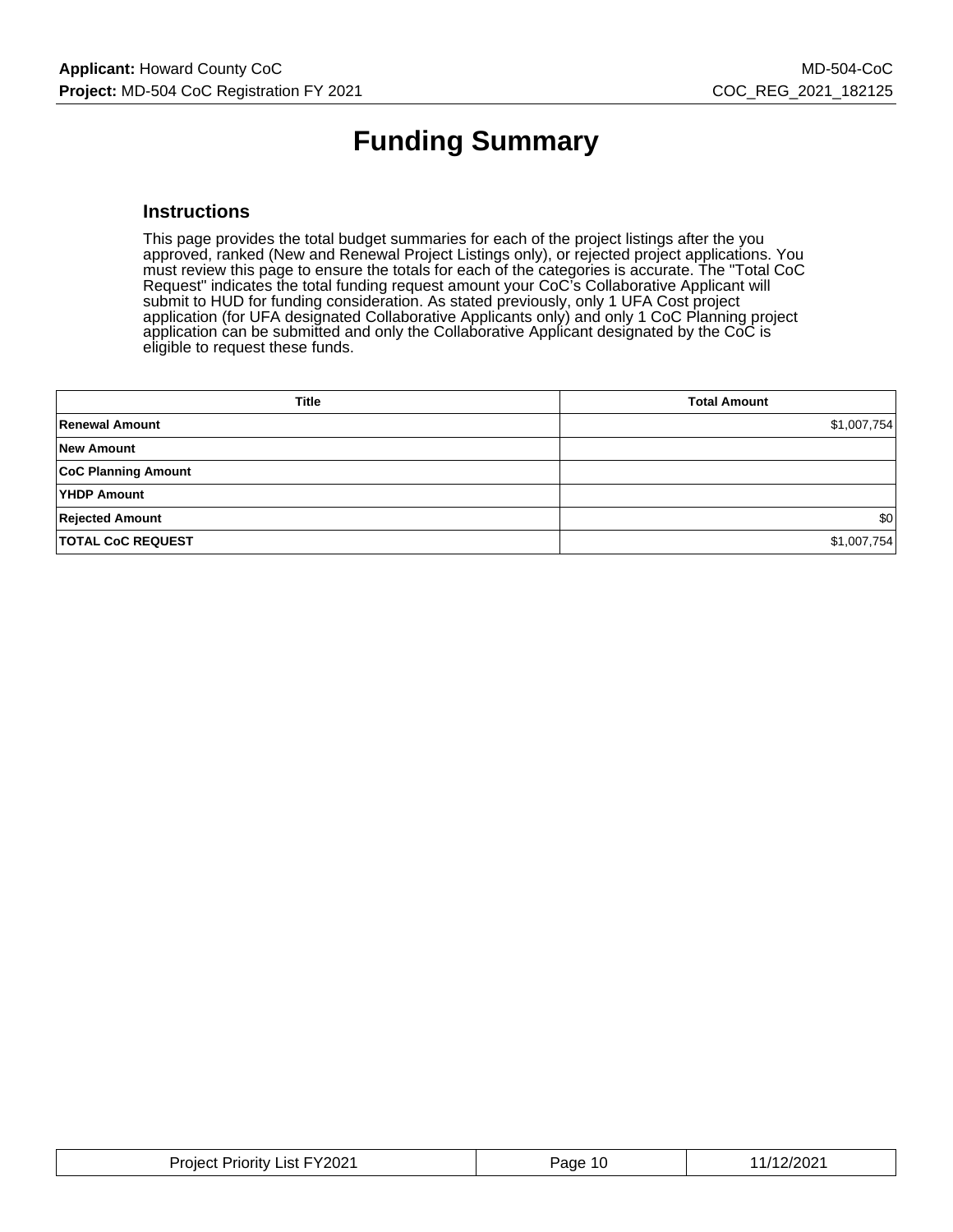### **Attachments**

| <b>Document Type</b>                                                      | <b>Required?</b> | <b>Document Description</b> | Date Attached |
|---------------------------------------------------------------------------|------------------|-----------------------------|---------------|
| Certification of Consistency with<br>the Consolidated Plan (HUD-<br>2991) | Yes              |                             |               |
| FY 2021 Rank Tool (optional)                                              | No               |                             |               |
| Other                                                                     | No               |                             |               |
| Other                                                                     | No               |                             |               |

| FY2021<br>Project<br>.ıst I<br>Priority | e∩ה? | ./202 |
|-----------------------------------------|------|-------|
|-----------------------------------------|------|-------|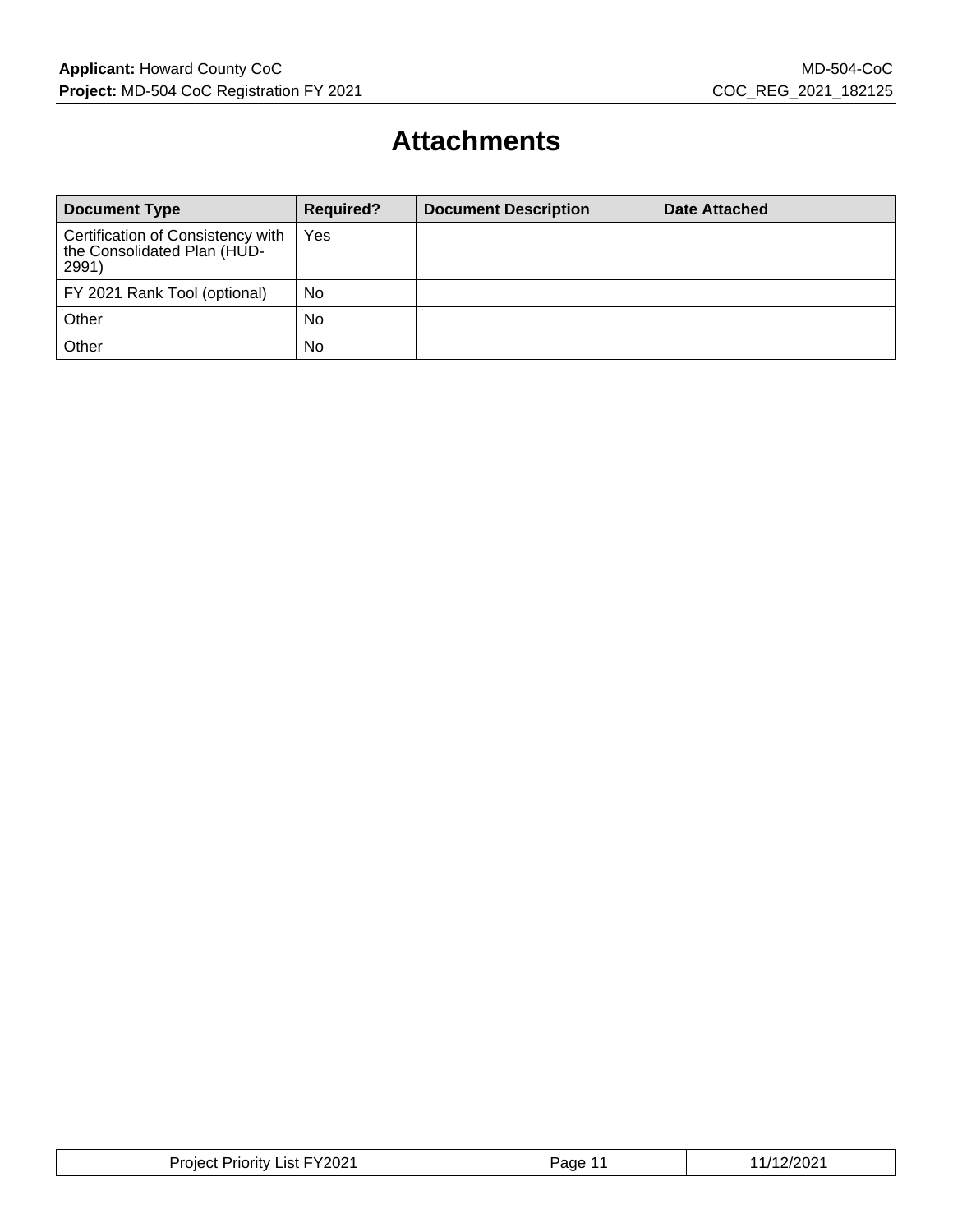# **Attachment Details**

**Document Description:**

### **Attachment Details**

**Document Description:**

## **Attachment Details**

**Document Description:**

### **Attachment Details**

**Document Description:**

| Project Priority List FY2021 | 'age | 2/2021 |
|------------------------------|------|--------|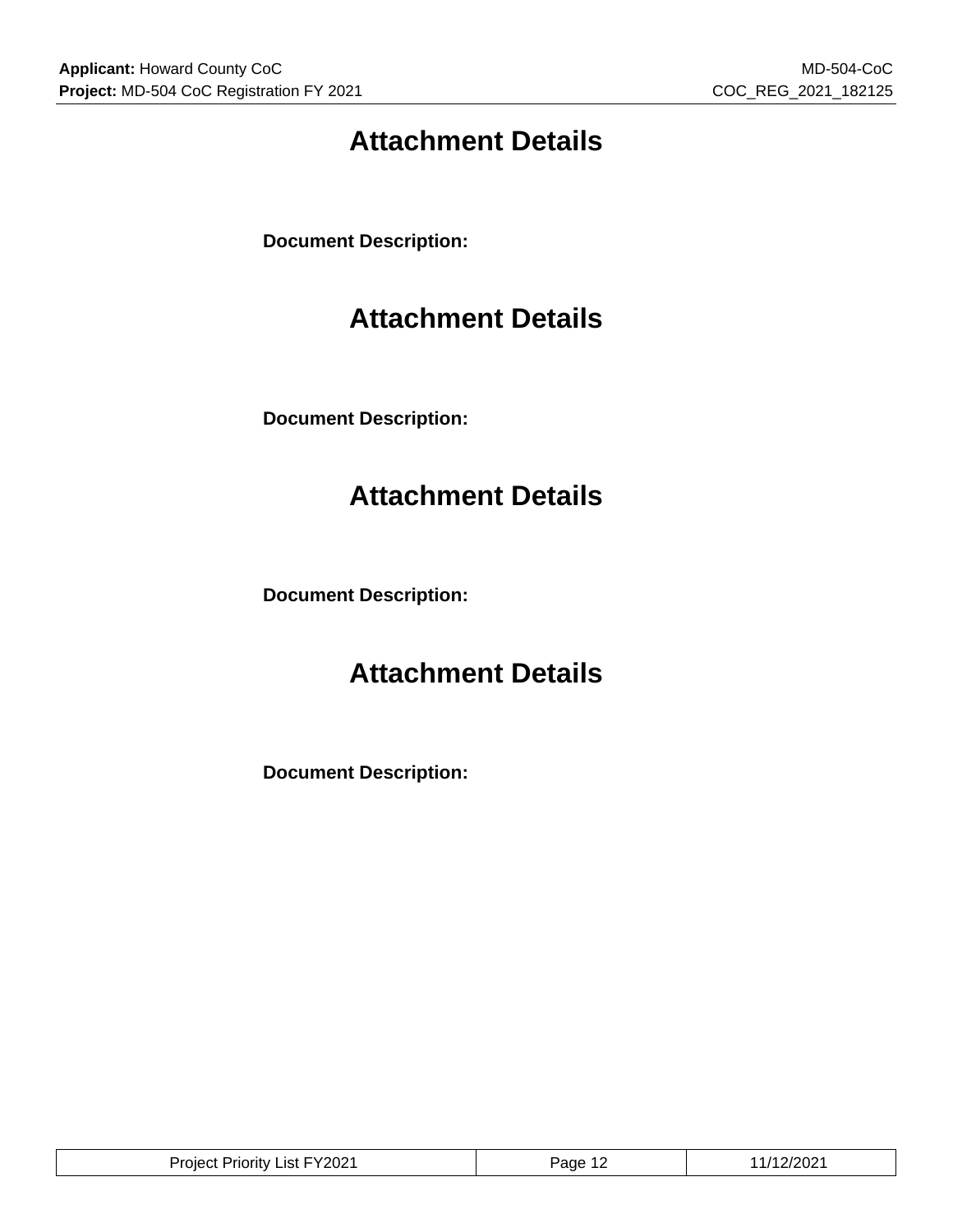### **Submission Summary**

**WARNING: The FY2021 CoC Consolidated Application requires 2 submissions. Both this Project Priority Listing AND the CoC Consolidated Application MUST be submitted.**

#### **WARNING: The FY2021 CoC Consolidated Application requires 2 submissions. Both this Project Priority Listing AND the CoC Consolidated Application MUST be submitted.**

| Page                             | <b>Last Updated</b>    |
|----------------------------------|------------------------|
|                                  |                        |
| <b>Before Starting</b>           | No Input Required      |
| <b>1A. Identification</b>        | 10/07/2021             |
| 2. Reallocation                  | 10/21/2021             |
| 5A. CoC New Project Listing      | No Input Required      |
| 5B. CoC Renewal Project Listing  | 11/12/2021             |
| 5D. CoC Planning Project Listing | No Input Required      |
| <b>5E. YHDP Renewal</b>          | No Input Required      |
| 5F. YHDP Replace                 | No Input Required      |
| <b>Funding Summary</b>           | No Input Required      |
| <b>Attachments</b>               | <b>Please Complete</b> |
| <b>Submission Summary</b>        | No Input Required      |

| Project Priority List FY2021 | Page 13<br>- 10 | 11/12/2021 |
|------------------------------|-----------------|------------|
|------------------------------|-----------------|------------|